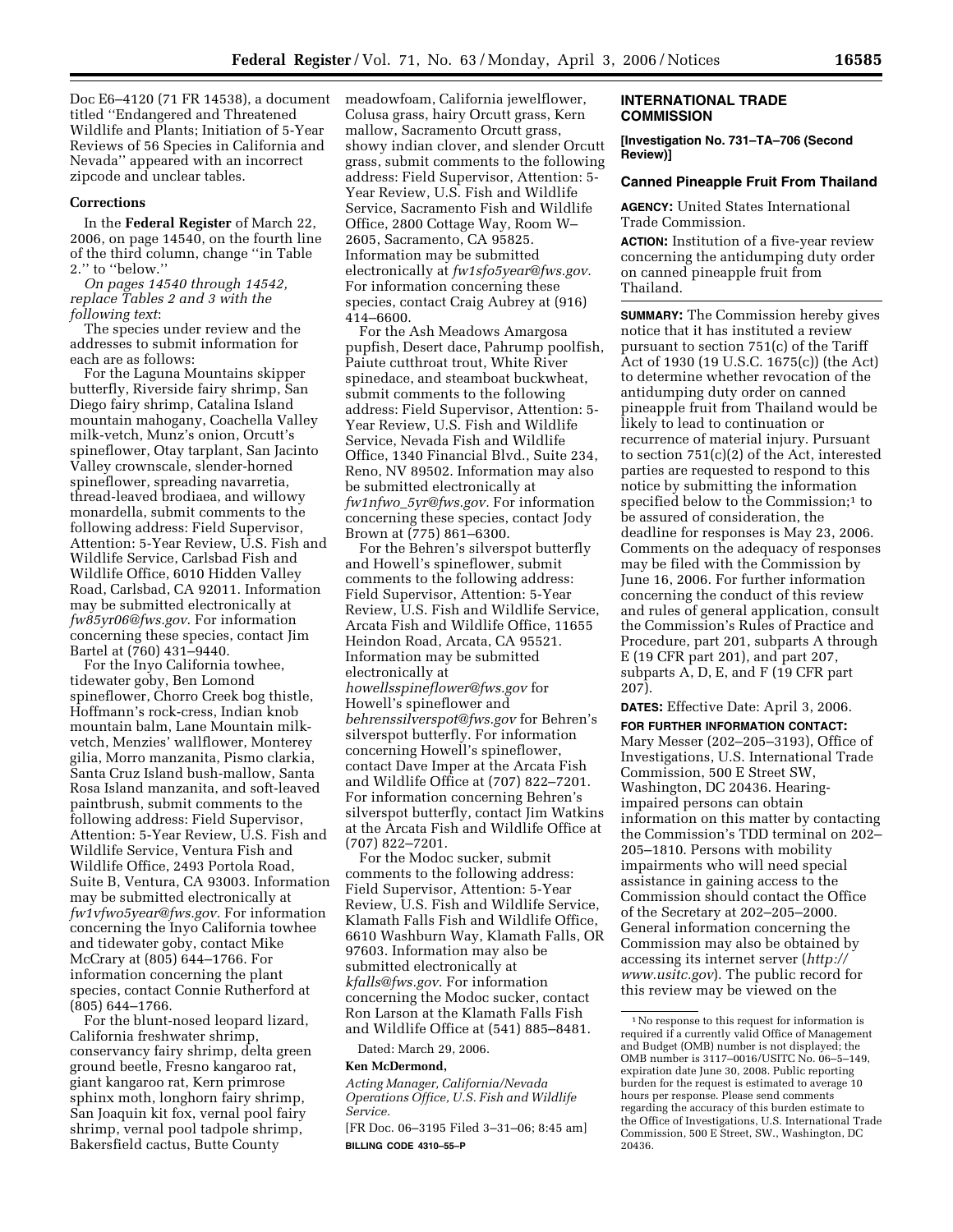Commission's electronic docket (EDIS) at *http://edis.usitc.gov.*  **SUPPLEMENTARY INFORMATION:** 

# **Background**

On July 18, 1995, the Department of Commerce issued an antidumping duty order on imports of canned pineapple fruit from Thailand (60 FR 36775). Following five-year reviews by Commerce and the Commission, effective May 30, 2001, Commerce issued a continuation of the antidumping duty order on imports of canned pineapple fruit from Thailand (66 FR 29285). The Commission is now conducting a second review to determine whether revocation of the order would be likely to lead to continuation or recurrence of material injury to the domestic industry within a reasonably foreseeable time. It will assess the adequacy of interested party responses to this notice of institution to determine whether to conduct a full review or an expedited review. The Commission's determination in any expedited review will be based on the facts available, which may include information provided in response to this notice.

#### **Definitions**

The following definitions apply to this review:

(1) *Subject Merchandise* is the class or kind of merchandise that is within the scope of the five-year review, as defined by the Department of Commerce.

(2) The *Subject Country* in this review is Thailand.

(3) The *Domestic Like Product* is the domestically produced product or products which are like, or in the absence of like, most similar in characteristics and uses with, the *Subject Merchandise.* In its original determination and its full five-year review determination, the Commission defined the *Domestic Like Product* as canned pineapple fruit, coextensive with Commerce's scope.

(4) The *Domestic Industry* is the U.S. producers as a whole of the *Domestic Like Product,* or those producers whose collective output of the *Domestic Like Product* constitutes a major proportion of the total domestic production of the product. In its original determination and it full five-year review determination, the Commission defined the *Domestic Industry* as producers of canned pineapple fruit, excluding pineapple growers.

(5) An *Importer* is any person or firm engaged, either directly or through a parent company or subsidiary, in importing the *Subject Merchandise* into the United States from a foreign

manufacturer or through its selling agent.

*Participation in the review and public service list.*—Persons, including industrial users of the *Subject Merchandise* and, if the merchandise is sold at the retail level, representative consumer organizations, wishing to participate in the review as parties must file an entry of appearance with the Secretary to the Commission, as provided in § 201.11(b)(4) of the Commission's rules, no later than 21 days after publication of this notice in the **Federal Register**. The Secretary will maintain a public service list containing the names and addresses of all persons, or their representatives, who are parties to the review.

Former Commission employees who are seeking to appear in Commission five-year reviews are reminded that they are required, pursuant to 19 CFR 201.15, to seek Commission approval if the matter in which they are seeking to appear was pending in any manner or form during their Commission employment. The Commission is seeking guidance as to whether a second transition five-year review is the ''same particular matter'' as the underlying original investigation for purposes of 19 CFR 201.15 and 18 U.S.C. 207, the post employment statute for Federal employees. Former employees may seek informal advice from Commission ethics officials with respect to this and the related issue of whether the employee's participation was ''personal and substantial.'' However, any informal consultation will not relieve former employees of the obligation to seek approval to appear from the Commission under its rule 201.15. For ethics advice, contact Carol McCue Verratti, Deputy Agency Ethics Official, at 202–205–3088.

*Limited disclosure of business proprietary information (BPI) under an administrative protective order (APO) and APO service list.*—Pursuant to section 207.7(a) of the Commission's rules, the Secretary will make BPI submitted in this review available to authorized applicants under the APO issued in the review, provided that the application is made no later than 21 days after publication of this notice in the **Federal Register**. Authorized applicants must represent interested parties, as defined in 19 U.S.C. 1677(9), who are parties to the review. A separate service list will be maintained by the Secretary for those parties authorized to receive BPI under the APO.

*Certification.*—Pursuant to § 207.3 of the Commission's rules, any person submitting information to the

Commission in connection with this review must certify that the information is accurate and complete to the best of the submitter's knowledge. In making the certification, the submitter will be deemed to consent, unless otherwise specified, for the Commission, its employees, and contract personnel to use the information provided in any other reviews or investigations of the same or comparable products which the Commission conducts under Title VII of the Act, or in internal audits and investigations relating to the programs and operations of the Commission pursuant to 5 U.S.C. Appendix 3.

*Written submissions.*—Pursuant to § 207.61 of the Commission's rules, each interested party response to this notice must provide the information specified below. The deadline for filing such responses is May 23, 2006. Pursuant to section 207.62(b) of the Commission's rules, eligible parties (as specified in Commission rule 207.62(b)(1)) may also file comments concerning the adequacy of responses to the notice of institution and whether the Commission should conduct an expedited or full review. The deadline for filing such comments is June 16, 2006. All written submissions must conform with the provisions of § 201.8 and 207.3 of the Commission's rules and any submissions that contain BPI must also conform with the requirements of § 201.6 and 207.7 of the Commission's rules. The Commission's rules do not authorize filing of submissions with the Secretary by facsimile or electronic means, except to the extent permitted by § 201.8 of the Commission's rules, as amended, 67 FR 68036 (November 8, 2002). Also, in accordance with sections 201.16(c) and 207.3 of the Commission's rules, each document filed by a party to the review must be served on all other parties to the review (as identified by either the public or APO service list as appropriate), and a certificate of service must accompany the document (if you are not a party to the review you do not need to serve your response).

*Inability to provide requested information.*—Pursuant to § 207.61(c) of the Commission's rules, any interested party that cannot furnish the information requested by this notice in the requested form and manner shall notify the Commission at the earliest possible time, provide a full explanation of why it cannot provide the requested information, and indicate alternative forms in which it can provide equivalent information. If an interested party does not provide this notification (or the Commission finds the explanation provided in the notification inadequate) and fails to provide a